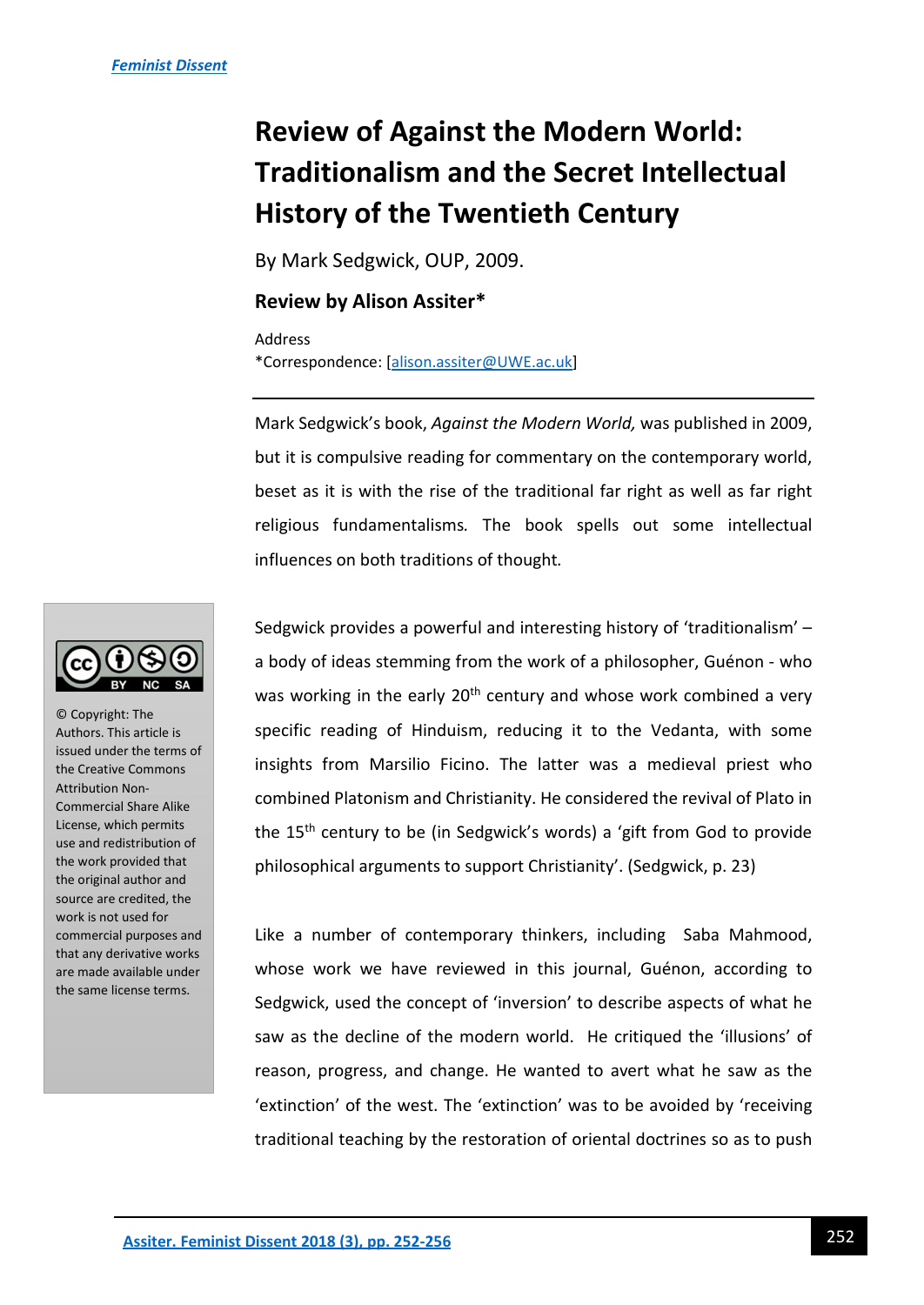the west towards the restoration of traditional civilisations'. (Sedgwick, p. 26)

Sedgwick's book discusses various attempts, over the course of the twentieth century, to put Guénon's project into action – to restore "traditional civilisation" to the west. Sedgwick traces the influence of 'traditionalist' ideas on European fascism and on the Islamic revolution in Iran, amongst other areas. He is careful to note that the influences of these various thinkers on particular political movements were not direct. However, he points to a number of connections between traditionalist thinkers and fascism. One such is a comment from Evola, an Italian follower of Guénon<sup>1</sup> and an admirer of a crude re-reading of Nietzsche's superman which he called the 'absolute individual'. (ibid. p. 99) Evola wrote, in 1929, 'to the extent that Fascism follows and defends these traditional principles, in that measure we may consider ourselves Fascists. That is all'. Later he wrote suggesting a 'more radical, more intrepid Fascism, a really absolute Fascism, made of pure force inaccessible to compromise' (see Sedgwick, p.101). Although, according to Sedgwick, Evola was not well received either in Mussolini's or in Hitler's circles, nonetheless, a version of his ideas appeared in a speech delivered by Chancellor von Papen in 1934. Von Papen was subsequently forced to resign and his speech -writer was killed. Yet Evola continued to attempt to influence fascist thinking and Himmler at one point commissioned an investigation of his ideas. Furthermore, in 1942 Mussolini called Evola to a meeting, following a reading of his book Sinetesi *di dottrina della razza*. The latter, Mussolini believed, offered a way of aligning Italian and German racialisms. Moreover, in his text *Revolt against the Modern World,* Evola argued for a connection between 'jihad' in the sense of an 'inner' holy war and external 'jihad'. The latter is waging war against the 'infidel' and he suggests that the latter is linked to the former as the body is to the soul. (see, Evola, 1934, pp.118-120)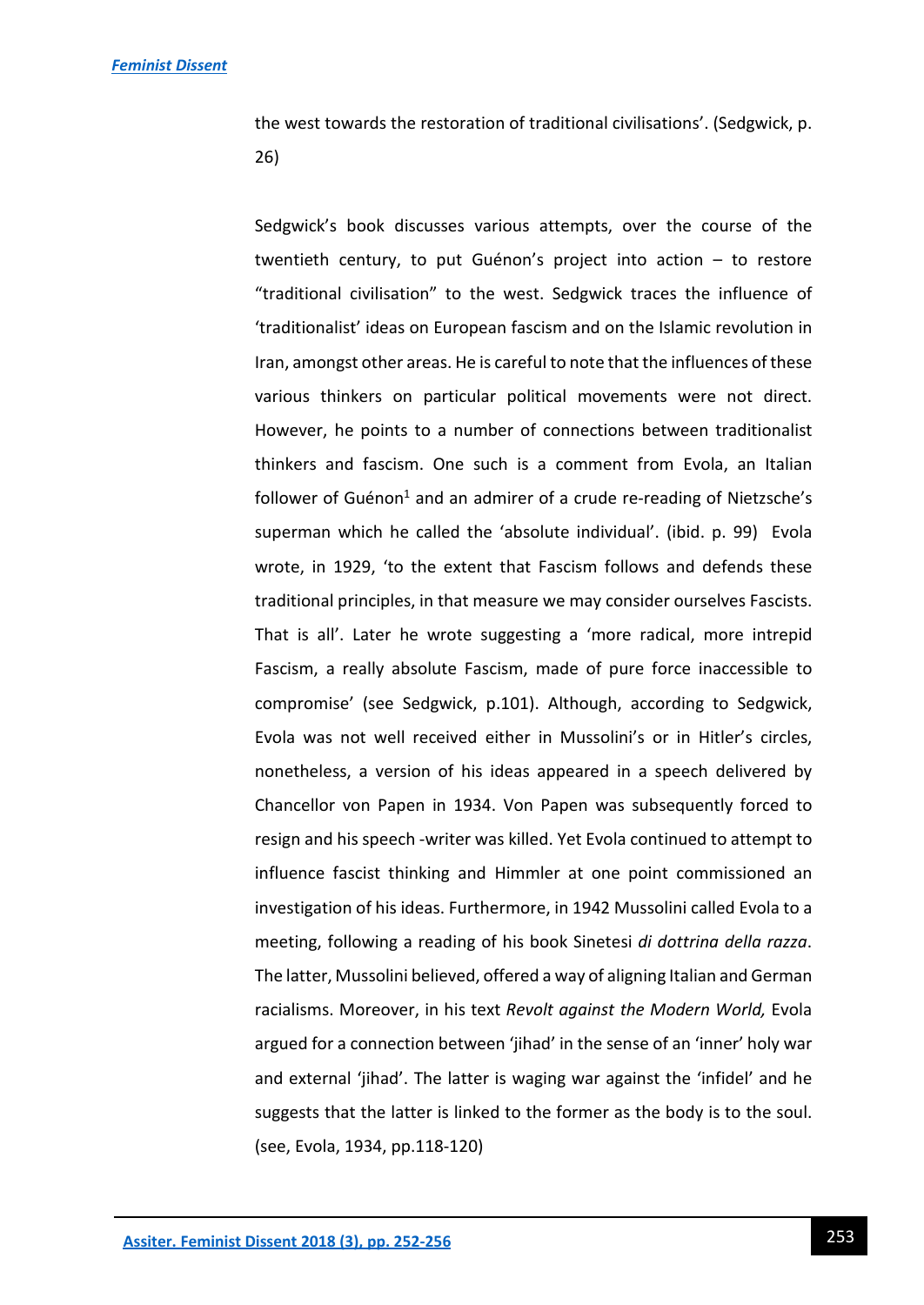Evola has been recently cited by Steve Bannon, who is a major intellectual influence on Donald Trump<sup>2</sup> . Aaron Gillette, in his book *Racial Theories in Fascist Italy (*Gillette, 2003*)*, described Evola as 'one of the most influential fascist racists in Italian history'.

In his chapter on the Islamic world, Sedgwick notes the popularity of traditionalist work in Algeria and Morocco, amongst those opposed to the socialist 'ethos' of the Algerian regime in the 1960's. In post revolutionary Iran, although Sedgwick argues that 'traditionalist' thinking played no part in the early years of the revolution, he suggests that there were many traditionalists in the universities, and one was close to the supreme leader. They played an active role in the purging of Iran's universities in the 1980's, through the council for Cultural Revolution.

In the final chapter of his carefully researched book, Sedgwick notes that Guénon's ideas, while not original, synthesise a number of elements in a somewhat unusual way. One of the themes for which he became known is the view that 'wisdom' originates somewhere in the east, as opposed to the west. Hinduism and Perennialism (represented by Ficino) were the specific ingredients of Guénon's philosophical outlook, but other traditionalists deployed elements from Sufism and Taoism. Sedgwick argues that 'traditionalism' has something in common with 'Orientalism' as developed by Said. It is, Sedgwick suggests, the other side of the coin of Orientalism. Said showed how much western understanding of 'the east' owed more to the self-understanding of the west than to anything that actually existed. Traditionalism, Sedgwick argues, is the counterpoint of Orientalism. It is the inverse of Orientalism in that while Orientalism downplays the east, traditionalism, drawing on the same somewhat mythical idea of the East, applauds the latter but in a crude and simple way. He writes: 'Traditionalism contrasts a West characterised by modernity, materialism and mere technical skills to a Middle East of tradition, spirituality and wisdom. This understanding of the East is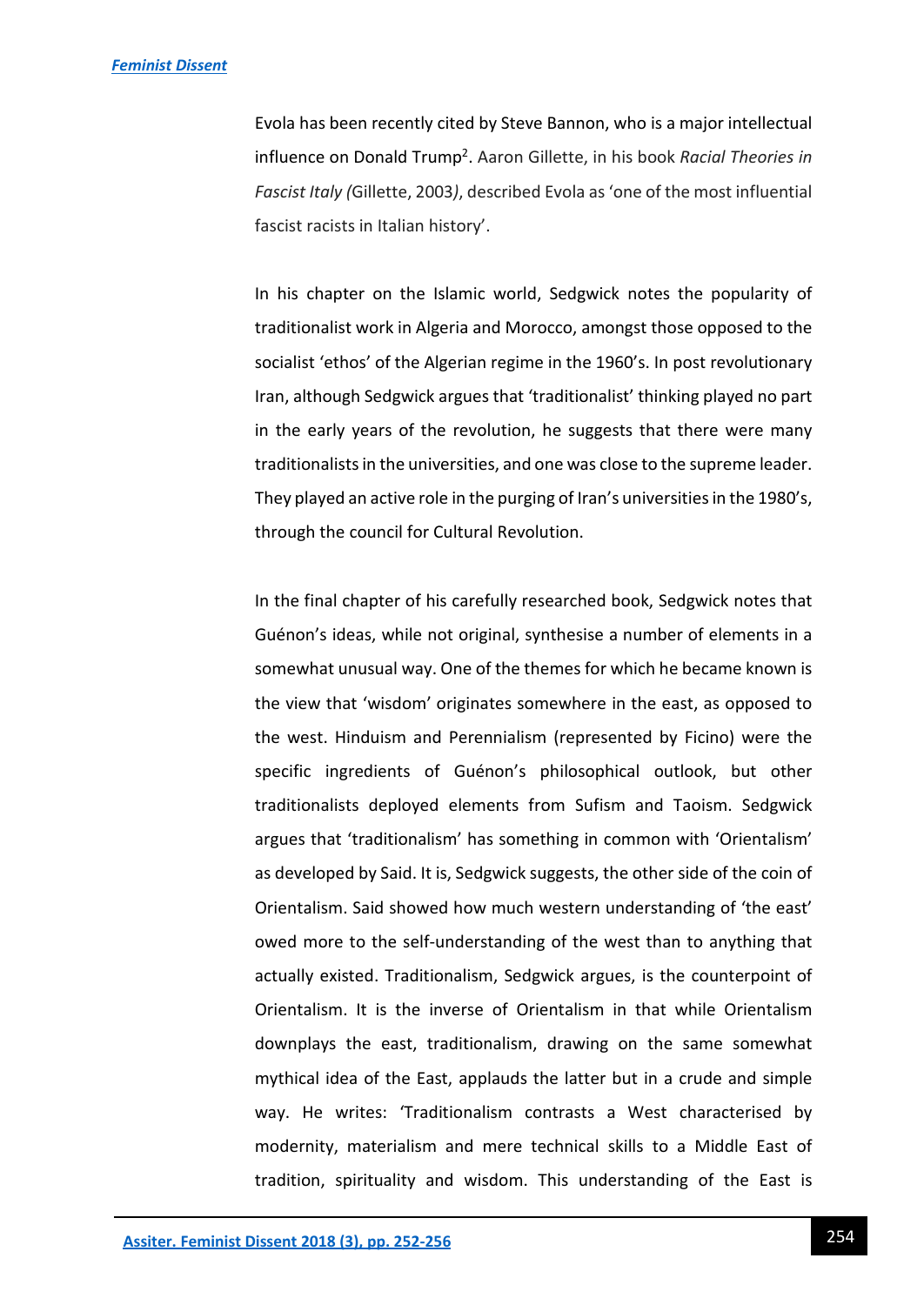arguably no more accurate than that of the classic Orientalist'. (Sedgwick, p.266) As we have argued elsewhere in *Feminist Dissent*, crude dualisms like this undermine both east and west.

Guénon's final years were spent in Egypt where he developed his ideas, through practising as a Muslim, on the need to put theory into practice. Evola, as we have seen, saw practice in a rather different way.

Sedgwick suggests that there were many who might be described as 'traditionalists' who did not adopt any of the dubious political ideas outlined above. But, he notes: 'the entire field of contemporary religious studies (of which he himself is part) bears the imprint of Eliade's (another follower of some of the aspects of the above thought) 'soft traditionalism' and 'many leading scholars have been traditionalists'. (ibid. p.271) Sedgwick also suggests that many of the critics of traditionalism, including the original referee of Guénon's PhD, who failed it, have not treated them as serious scholars. He suggests, also, that their work has much in common with post-modernism, in their respective rejections of modernist ideas of 'science, rationalism and objectivity'. (ibid. p.264) However, maybe we need to take the ideas seriously if we are to understand something of the increasing influence of far-right thinking in today's world. We have drawn attention, in *Feminist Dissent*, to the post-modern rejection of these ideals. This book provides useful reading for those interested in these topics.

### **References**

Aaron Gillette (2003*) Racial Theories in Fascist Italy,* London, Routledge.

Evola, J. (1932) *Revolt against the Modern World, Rivolta cotra il mondo moderno,* Milan: Hoepli*.*